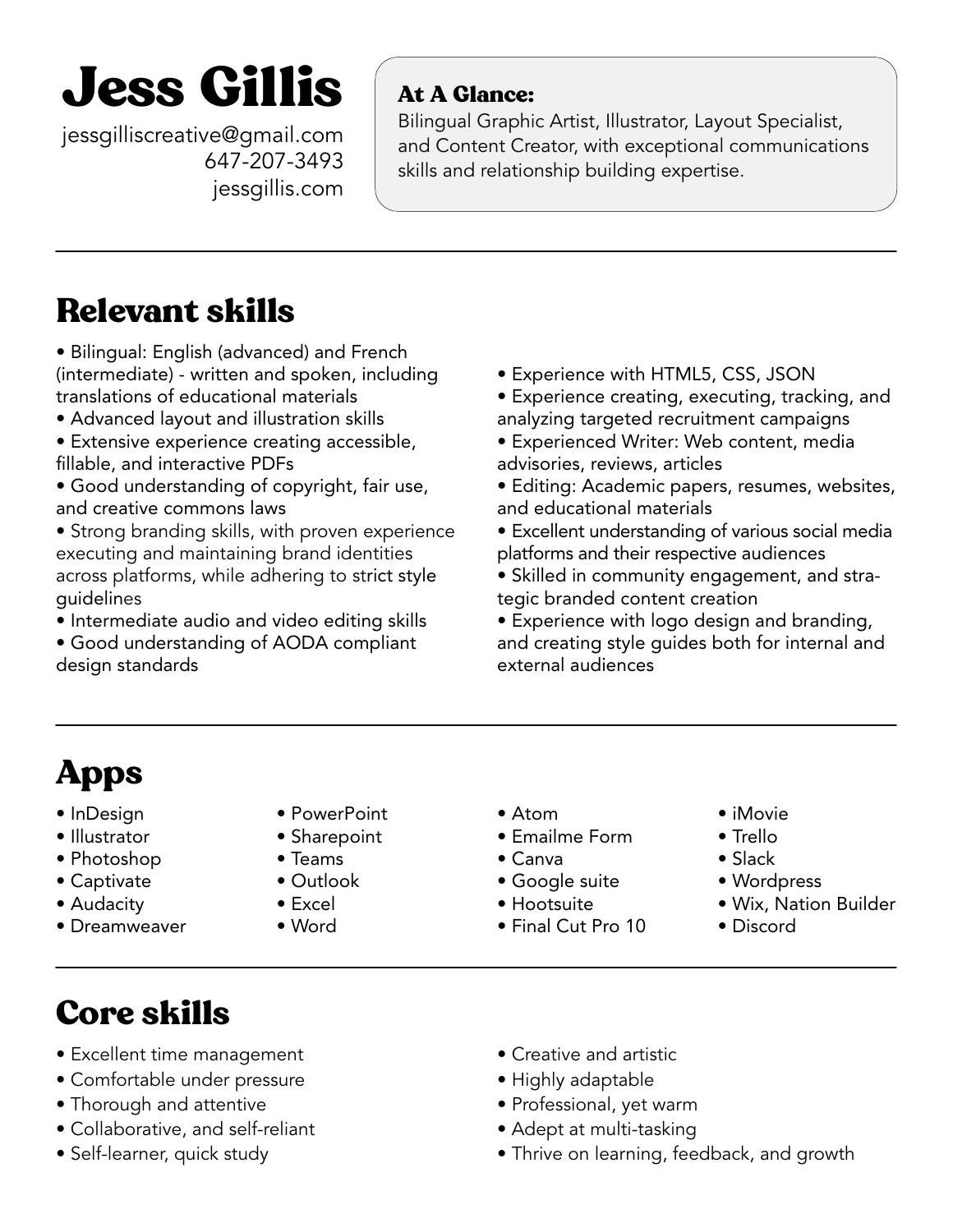### Work

#### Web Production Artist

(Contract) TVO | April 2019 - April 2022

As a key part of the Ministry of Education's K-8 Elementary Development Project team I:

- Produce educational courses using HTML5, CSS, InDesign, MathML
- Work with Learning Experience Designers to create interactive elements and custom graphics
- Create templates in Word and InDesign for use by several teams, external translators, and subject matter experts
- Create fillable and accessible PDFs to spec, while maintaining strict style guidelines
- Manage multiple projects and priorities, working across several departments, with extremely tight deadlines, and with a high level of accuracy
- Collaborate with various teams across multiple platforms, in both English and French
- Ensure that all deliverables are AODA compliant
- Prioritize requests and tasks to meet constantly changing deadlines and needs

#### Visual and Digital Communications Specialist

(Freelance) | June 2007 - Present

- Maintain clients' digital presences, create and schedule strategic, on-brand content
- Create custom graphics, layouts, and branding elements for use in various platforms
- Train clients in various internet applications: Email, blogging, e-commerce
- Maintain relationships with clients, event promoters, photographers, and printers

#### Education Production Specialist

(Contract) TVO | May 2018 - April 2019

- Migrate legacy e-learning courses into a new digital framework
- Create, code, and place digital course elements
- Ensure that all deliverables are AODA compliant

#### Marketing and Communications Specialist

(Contract) Volunteer Toronto | December 2016 - November 2017

- Engage with influencers and community via social channels, monitor all social feeds
- Deliver on-brand graphics and create engaging social media content while emphasizing organizational core messaging
- Manage facebook ads, research social platforms and apps for potential ROI, track trends, analyze and utilize available metrics to maximize community engagement potential
- Identify external relevance and integrate it into content creation

#### Graphic Designer

(Contract) Dogs In Canada Magazine | July 2008 - October 2010

- Design and paginate ads according to client specifications
- Create and present PowerPoint presentations for potential and existing external clients, showcasing layouts, design options, and editorial content

#### Graphic Production Artist

Trader Corporation | April 2003 - June 2007

- Design ads for Auto Trader, Triad, Resale Homes & Auto Mart
- Periodic staff training on Quark Xpress, Creo, and Mac OS